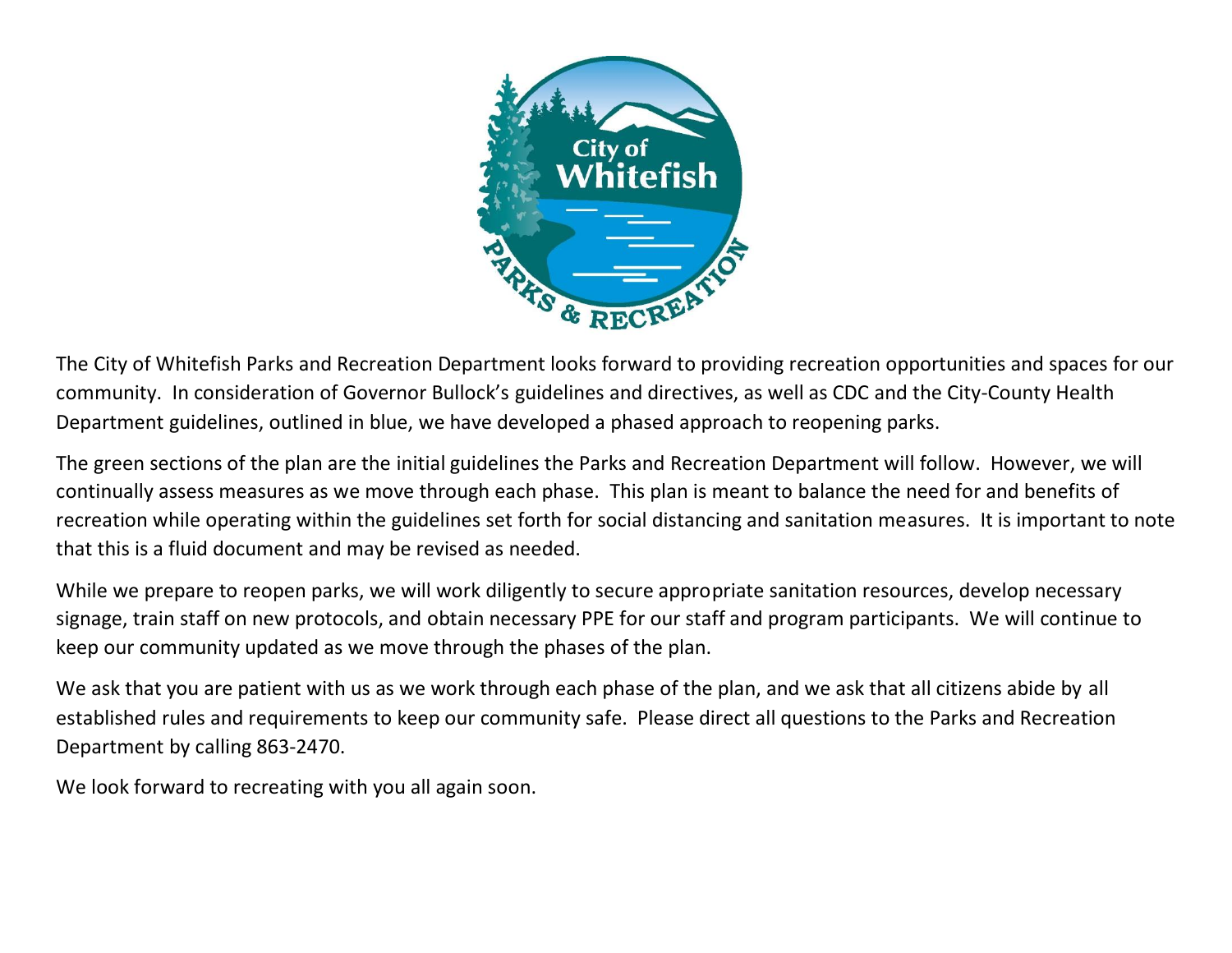| Whitefish Parks and Recreation Reopening Plan                                                                                                                   |                                                                                                                                                                                                                               |  |  |
|-----------------------------------------------------------------------------------------------------------------------------------------------------------------|-------------------------------------------------------------------------------------------------------------------------------------------------------------------------------------------------------------------------------|--|--|
| Phase I - Preparation                                                                                                                                           |                                                                                                                                                                                                                               |  |  |
|                                                                                                                                                                 | Vulnerable individuals continue to follow stay at home guidance                                                                                                                                                               |  |  |
| All individuals when in public should maximize physical distance                                                                                                |                                                                                                                                                                                                                               |  |  |
|                                                                                                                                                                 | Limit groups to 10 people where physical distancing cannot be achieved                                                                                                                                                        |  |  |
| Minimize non-essential travel                                                                                                                                   |                                                                                                                                                                                                                               |  |  |
| Childcare settings and youth activities can become operational if physical distancing can be achieved and with limited group size                               |                                                                                                                                                                                                                               |  |  |
| Outdoor recreation opportunities can be provided with physical distancing requirements and sanitation protocols<br>$\bullet$                                    |                                                                                                                                                                                                                               |  |  |
| Parks and<br>Essential services: garbage pickup, construction management (site visits), preparation of parks for reopening and providing necessary<br>$\bullet$ |                                                                                                                                                                                                                               |  |  |
| <b>Trails</b>                                                                                                                                                   | protocols and PPE for staff                                                                                                                                                                                                   |  |  |
|                                                                                                                                                                 | No park or park amenity will be opened until parks have been prepared for reopening with appropriate measurements for social<br>$\bullet$                                                                                     |  |  |
|                                                                                                                                                                 | distancing and sanitation                                                                                                                                                                                                     |  |  |
|                                                                                                                                                                 | Open parks and trails                                                                                                                                                                                                         |  |  |
|                                                                                                                                                                 | o All bicycle and pedestrian paths and trails                                                                                                                                                                                 |  |  |
|                                                                                                                                                                 | The Whitefish Trail (expect bathroom closures and limited garbage facilities)                                                                                                                                                 |  |  |
|                                                                                                                                                                 | All open space parks<br>$\circ$                                                                                                                                                                                               |  |  |
|                                                                                                                                                                 | Closed parks and amenities:                                                                                                                                                                                                   |  |  |
|                                                                                                                                                                 | All playgrounds<br>$\circ$                                                                                                                                                                                                    |  |  |
|                                                                                                                                                                 | All basketball courts                                                                                                                                                                                                         |  |  |
|                                                                                                                                                                 | All pickleball and tennis courts<br>$\circ$                                                                                                                                                                                   |  |  |
|                                                                                                                                                                 | Skate park<br>$\circ$                                                                                                                                                                                                         |  |  |
|                                                                                                                                                                 | Dog park<br>$\circ$                                                                                                                                                                                                           |  |  |
|                                                                                                                                                                 | Public restrooms<br>$\circ$                                                                                                                                                                                                   |  |  |
|                                                                                                                                                                 | Garbage labeled "Pack in /Pack out"<br>$\circ$                                                                                                                                                                                |  |  |
|                                                                                                                                                                 | Please be aware that Crowded Parks = Closed Parks                                                                                                                                                                             |  |  |
| <b>Facilities</b>                                                                                                                                               | Essential services: construction management (site visits), preparation of facilities for reopening and providing necessary protocols and<br>$\bullet$                                                                         |  |  |
|                                                                                                                                                                 | PPE for staff                                                                                                                                                                                                                 |  |  |
|                                                                                                                                                                 | No facility will be opened until it has been prepared for reopening with appropriate measurements for social distancing and sanitation                                                                                        |  |  |
|                                                                                                                                                                 | Facilities eligible for opening pending appropriate sanitization measure in place:<br>$\bullet$<br>Gazebos with proper physical distancing, groups of no more than 10 people, and appropriate sanitation measures (no rentals |  |  |
|                                                                                                                                                                 | $\circ$<br>at this time)                                                                                                                                                                                                      |  |  |
|                                                                                                                                                                 | <b>Closed public facilities:</b>                                                                                                                                                                                              |  |  |
|                                                                                                                                                                 | Armory<br>$\circ$                                                                                                                                                                                                             |  |  |
|                                                                                                                                                                 | Ice Den<br>$\circ$                                                                                                                                                                                                            |  |  |
|                                                                                                                                                                 | Public restrooms<br>$\Omega$                                                                                                                                                                                                  |  |  |
|                                                                                                                                                                 | <b>City Beach Concessions</b><br>$\Omega$                                                                                                                                                                                     |  |  |
| Urban                                                                                                                                                           | Assist with opening of parks and parks maintenance<br>$\bullet$                                                                                                                                                               |  |  |
| Forestry                                                                                                                                                        | Begin Cash in Lieu of Street Trees and Adopt A Trees<br>$\bullet$                                                                                                                                                             |  |  |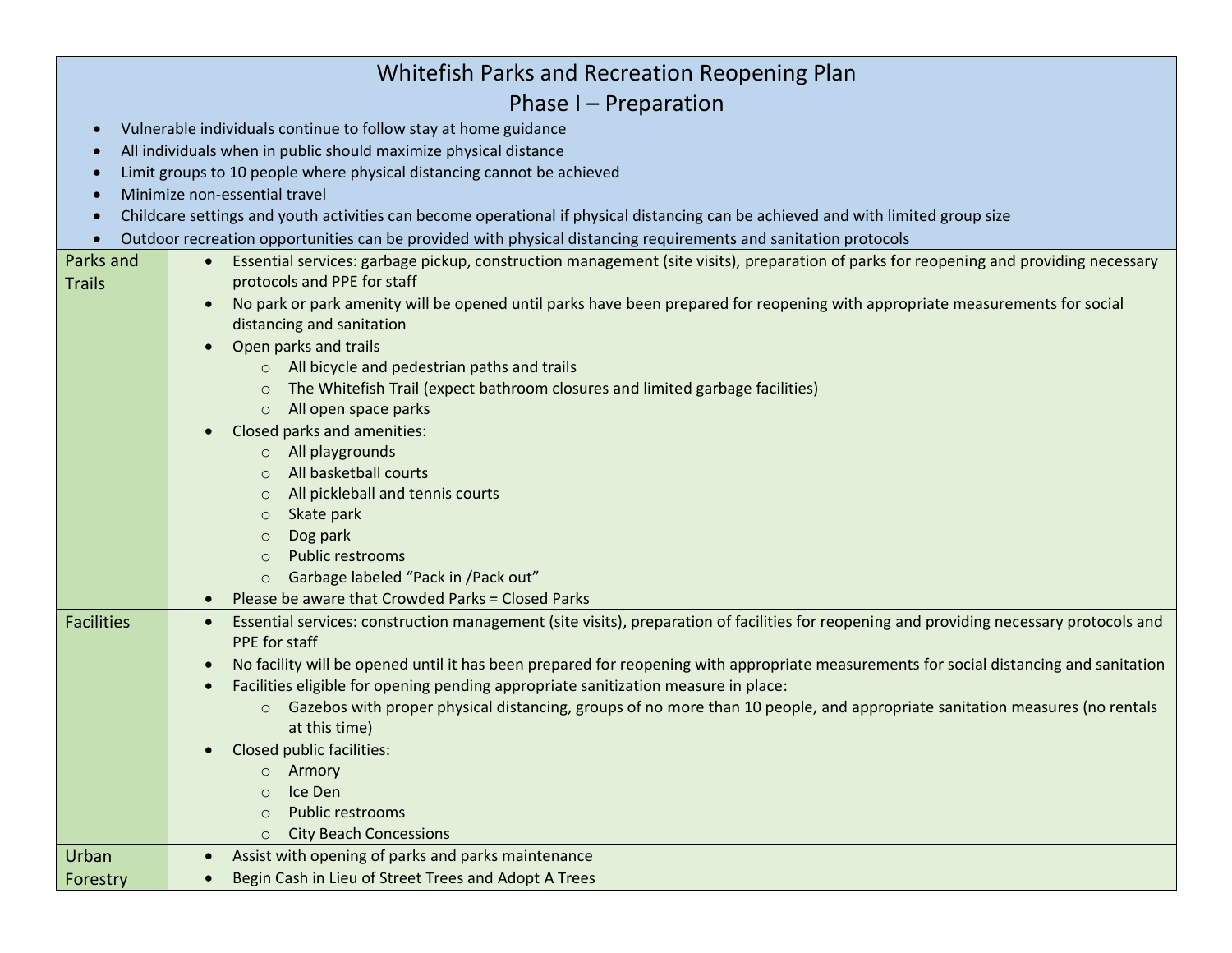|                   | <b>Minimal Urban Forestry Maintenance</b>                                                                                           |
|-------------------|-------------------------------------------------------------------------------------------------------------------------------------|
| <b>City Beach</b> | Boat launch remains in off-season status (online, self-certification for launching access) while Rangers are trained in appropriate |
|                   | protocols and guidelines and launch is prepped for reopening                                                                        |
|                   | Dock installation                                                                                                                   |
|                   | Decontamination Station prepped for reopening                                                                                       |
|                   | AIS inspections begin at State Park when open                                                                                       |
| Recreation        | Current programming cancelled                                                                                                       |
|                   | Before and After School will not reopen this year                                                                                   |
|                   | Online, virtual programming offered through Facebook, Instagram, and WebEx continues                                                |
|                   | Preparation of modified programming                                                                                                 |
| <b>Boards and</b> | Board and committee meetings cancelled:                                                                                             |
| <b>Committees</b> | Park Board<br>$\Omega$                                                                                                              |
|                   | <b>Tree Advisory</b><br>$\circ$                                                                                                     |
|                   | <b>Bicycle Pedestrian Committee</b>                                                                                                 |
|                   | <b>Connect Whitefish</b>                                                                                                            |
|                   | <b>LLAC</b><br>$\Omega$                                                                                                             |
|                   | <b>Whitefish Trails Operations Committee</b>                                                                                        |
| Special           | Special events remain cancelled                                                                                                     |
| Events            |                                                                                                                                     |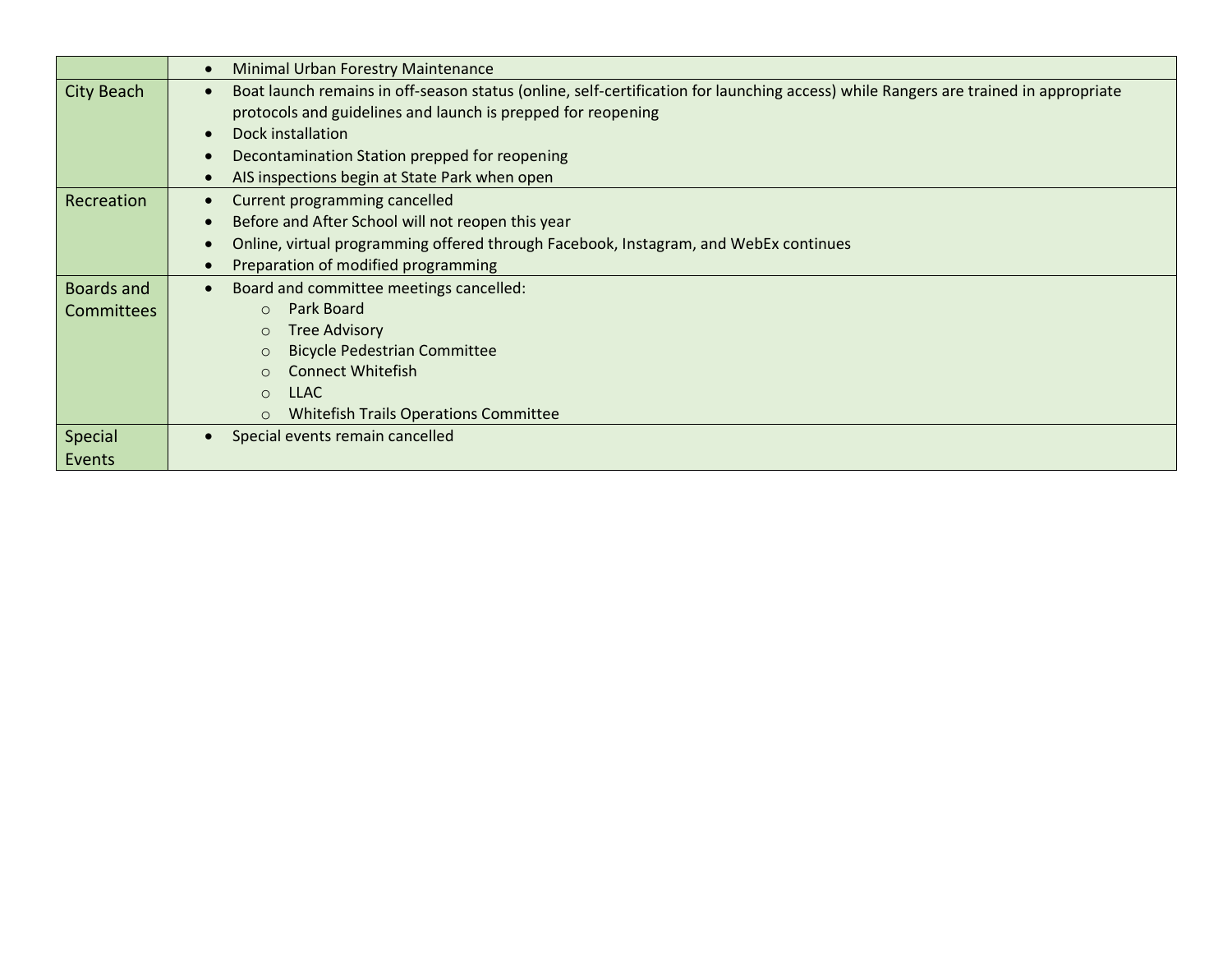| Whitefish Parks and Recreation Reopening Plan                                                                        |                                                                                                                                |  |
|----------------------------------------------------------------------------------------------------------------------|--------------------------------------------------------------------------------------------------------------------------------|--|
| Phase II $-$ Reopening                                                                                               |                                                                                                                                |  |
| Vulnerable individuals continue to follow stay at home guidance<br>$\bullet$                                         |                                                                                                                                |  |
| All individuals when in public should maximize physical distance                                                     |                                                                                                                                |  |
| Limit groups to 50 people where physical distancing cannot be achieved                                               |                                                                                                                                |  |
| Minimize non-essential travel                                                                                        |                                                                                                                                |  |
| Childcare settings and youth activities can become operational with physical distancing and with limited group sizes |                                                                                                                                |  |
| Outdoor recreation opportunities can be provided with physical distancing requirements and sanitation protocols      |                                                                                                                                |  |
| Parks and                                                                                                            | Standard parks maintenance<br>$\bullet$                                                                                        |  |
| <b>Trails</b>                                                                                                        | Parks and park amenities eligible for reopening with reduced capacity guidelines:                                              |  |
|                                                                                                                      | Pickleball, tennis, and basketball courts with social distancing and appropriate sanitation measures<br>$\circ$                |  |
|                                                                                                                      | WAG Dog Park with social distancing guidelines and appropriate sanitation measures<br>$\circ$                                  |  |
|                                                                                                                      | Skate Park with social distancing and appropriate sanitation measures<br>$\circ$                                               |  |
|                                                                                                                      | Public restrooms with appropriate sanitation measures<br>$\circ$                                                               |  |
|                                                                                                                      | Garbage<br>$\circ$                                                                                                             |  |
|                                                                                                                      | Closed parks and amenities:                                                                                                    |  |
|                                                                                                                      | All playgrounds<br>$\circ$                                                                                                     |  |
| <b>Facilities</b>                                                                                                    | <b>Standard facility maintenance</b>                                                                                           |  |
|                                                                                                                      | Facilities eligible for reopening with reduced capacity guidelines:                                                            |  |
|                                                                                                                      | Stumptown Ice Den with proper physical distancing, limited group size, appropriate sanitation facilities and measures          |  |
|                                                                                                                      | Armory with proper physical distancing, limited group size, and appropriate sanitation measures<br>$\circ$                     |  |
|                                                                                                                      | Gazebo rentals resume<br>$\circ$                                                                                               |  |
|                                                                                                                      | Public restrooms<br>$\circ$                                                                                                    |  |
|                                                                                                                      | City Beach Concessions with proper physical distancing and sanitation measures in place                                        |  |
| <b>Urban Forestry</b>                                                                                                | Standard urban forestry practices<br>$\bullet$                                                                                 |  |
| <b>City Beach</b>                                                                                                    | Boat launch opens with protocols and guidelines for social distancing and sanitation<br>$\bullet$                              |  |
|                                                                                                                      | <b>Decontamination Station opens</b>                                                                                           |  |
|                                                                                                                      | AIS inspections provided at State Park and City Beach                                                                          |  |
| Recreation                                                                                                           | Online, virtual programming offered through Facebook, Instagram, and WebEx continues<br>$\bullet$                              |  |
|                                                                                                                      | Modified programming that maximizes physical distancing and limits group size                                                  |  |
| <b>Boards and</b>                                                                                                    | Board and committee meetings cancelled:                                                                                        |  |
| Committees                                                                                                           | Park Board<br>$\circ$                                                                                                          |  |
|                                                                                                                      | <b>Tree Advisory</b><br>$\circ$                                                                                                |  |
|                                                                                                                      | <b>Bicycle Pedestrian Committee</b><br>$\circ$                                                                                 |  |
|                                                                                                                      | <b>Connect Whitefish</b><br>$\circ$                                                                                            |  |
|                                                                                                                      | <b>LLAC</b><br>$\circ$                                                                                                         |  |
|                                                                                                                      | <b>Whitefish Trails Operations Committee</b><br>$\circ$                                                                        |  |
| <b>Special Events</b>                                                                                                | Special events permitted with physical distancing guidelines, limited group size, and appropriate sanitation measures in place |  |